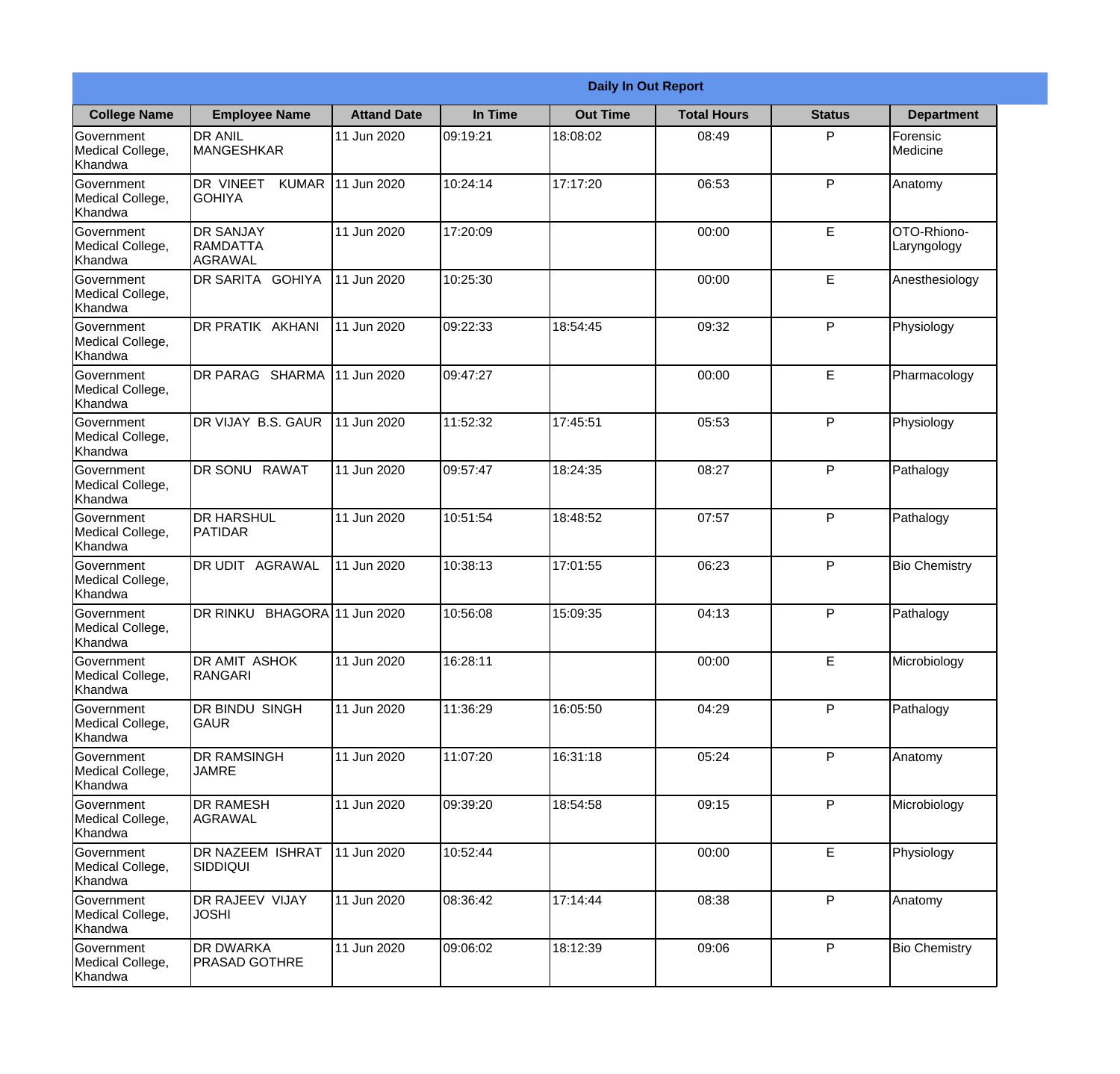| <b>Designation</b>                  | <b>Category</b> |
|-------------------------------------|-----------------|
| Assistant Professor   Para Clinical |                 |
| Professor                           | Non Clinical    |
| Professor                           | Clinical        |
| Professor                           | Clinical        |
| Assistant Professor   Non Clinical  |                 |
| Professor                           | Para Clinical   |
| Associate Professor Non Clinical    |                 |
| Demonstrator/Tutor   Para Clinical  |                 |
| Assistant Professor   Para Clinical |                 |
| Associate Professor Non Clinical    |                 |
| <b>Assistant Professor</b>          | Para Clinical   |
| Professor                           | Para Clinical   |
| Associate Professor Para Clinical   |                 |
| Demonstrator/Tutor   Non Clinical   |                 |
| Assistant Professor                 | Para Clinical   |
| Professor                           | Non Clinical    |
| <b>Assistant Professor</b>          | Non Clinical    |
| Demonstrator/Tutor   Non Clinical   |                 |

## **Daily In Out Report**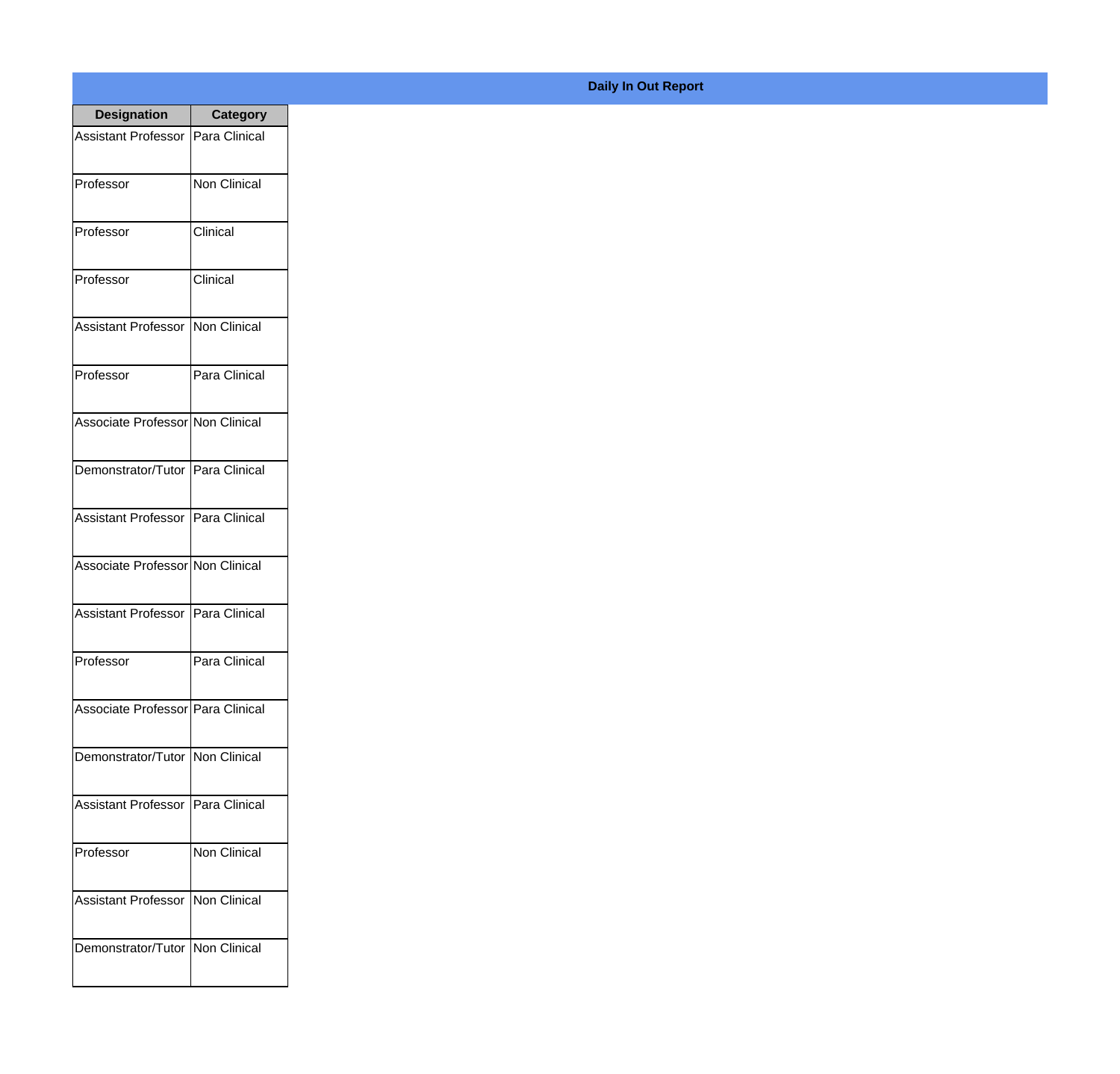|                                                         |                                                       |             |          |          | <b>Daily In Out Report</b> |              |                                           |
|---------------------------------------------------------|-------------------------------------------------------|-------------|----------|----------|----------------------------|--------------|-------------------------------------------|
| Government<br>Medical College,<br>Khandwa               | <b>DR SOUMITRA</b><br><b>SETHIA</b>                   | 11 Jun 2020 | 10:53:27 | 18:57:02 | 08:04                      | P            | Community<br>Medicine                     |
| Government<br>Medical College,<br>Khandwa               | DR RASHMI YADAV                                       | 11 Jun 2020 | 10:41:02 |          | 00:00                      | E            | Community<br>Medicine                     |
| <b>Government</b><br>Medical College,<br>Khandwa        | DR LEENA PARIHAR                                      | 11 Jun 2020 | 11:33:39 |          | 00:00                      | E            | Community<br>Medicine                     |
| <b>Government</b><br>Medical College,<br>Khandwa        | <b>MR PIYUSH KUMAR</b><br><b>MISHRA</b>               | 11 Jun 2020 | 11:08:27 | 18:41:20 | 07:33                      | P            | Community<br>Medicine                     |
| <b>Government</b><br>Medical College,<br>Khandwa        | DR SACHIN PARMAR 11 Jun 2020                          |             | 10:22:21 | 18:56:41 | 08:34                      | P            | Community<br>Medicine                     |
| <b>Government</b><br>Medical College,<br><b>Khandwa</b> | DR PRAMILA VERMA 11 Jun 2020                          |             | 13:33:13 |          | 00:00                      | E            | Paediatrics                               |
| <b>Government</b><br>Medical College,<br>Khandwa        | <b>DR DURGESH</b><br>SONARE                           | 11 Jun 2020 | 09:59:52 |          | 00:00                      | E            | Dermatology, Ven<br>ereology &<br>Leprosy |
| Government<br>Medical College,<br>Khandwa               | <b>DR GARIMA</b><br><b>AGRAWAL</b><br><b>VARSHNEY</b> | 11 Jun 2020 | 09:45:18 | 16:51:00 | 07:06                      | $\mathsf{P}$ | Paediatrics                               |
| Government<br>Medical College,<br>Khandwa               | <b>DR SIDDHARTH</b><br><b>BANODE</b>                  | 11 Jun 2020 | 09:03:28 | 17:25:22 | 08:22                      | P            | Pharmacology                              |
| <b>Government</b><br>Medical College,<br>Khandwa        | DR PRIYA KAPOOR<br>KAPOOR                             | 11 Jun 2020 | 10:17:43 | 17:24:42 | 07:07                      | P            | Pathalogy                                 |
| <b>Government</b><br>Medical College,<br><b>Khandwa</b> | <b>DR SAPNA</b><br><b>MAHESHRAM</b>                   | 11 Jun 2020 | 10:52:10 | 17:34:01 | 06:42                      | P            | Community<br>Medicine                     |
| Government<br>Medical College,<br>Khandwa               | <b>DR SEEMA</b><br><b>SUDHAKARRAO</b><br><b>SUTAY</b> | 11 Jun 2020 | 18:06:02 |          | 00:00                      | E            | Forensic<br>Medicine                      |
| Government<br>Medical College,<br>Khandwa               | <b>DR AJAY</b><br>NARWARIYA                           | 11 Jun 2020 | 09:37:29 |          | 00:00                      | E            | Microbiology                              |
| Government<br>Medical College,<br>Khandwa               | DR RAKESH SINGH<br><b>HAZARI</b>                      | 11 Jun 2020 | 11:14:55 | 18:19:38 | 07:05                      | P            | Pathalogy                                 |
| Government<br>Medical College,<br>Khandwa               | <b>DR ANANT</b><br><b>TUKARAM PAWAR</b>               | 11 Jun 2020 | 10:19:12 |          | 00:00                      | E            | Community<br>Medicine                     |
| Government<br>Medical College,<br>Khandwa               | DR SHAIKH M.KHALIQ 11 Jun 2020                        |             | 11:30:27 |          | 00:00                      | E            | <b>Bio Chemistry</b>                      |
| Government<br>Medical College,<br>Khandwa               | <b>DR RAJU</b>                                        | 11 Jun 2020 | 10:21:27 |          | 00:00                      | E            | Forensic<br>Medicine                      |
| Government<br>Medical College,<br>Khandwa               | <b>DR MAHENDRA</b><br>PANWAR                          | 11 Jun 2020 | 09:38:06 |          | 00:00                      | E            | Orthopaedics                              |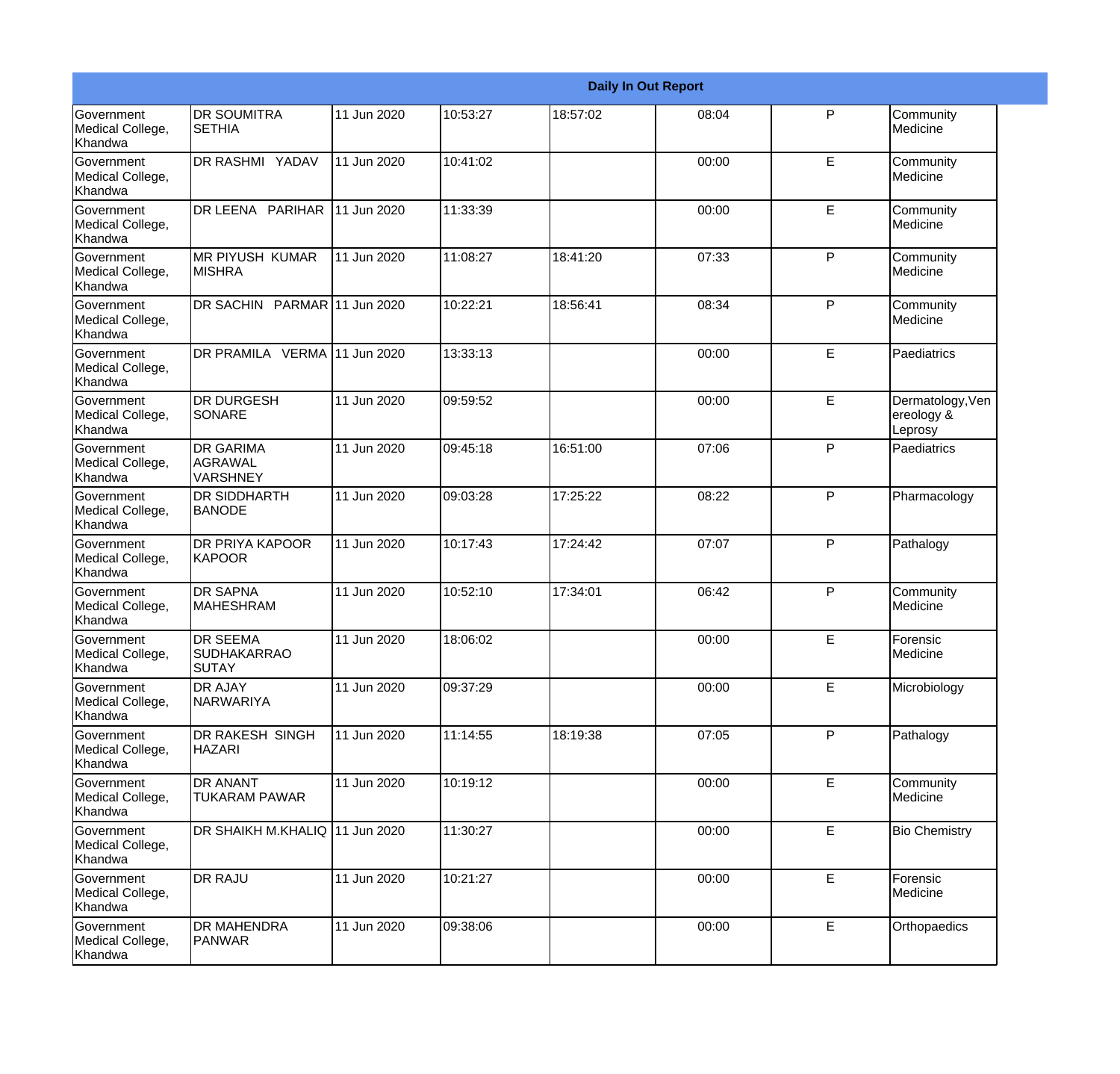| Assistant Professor   Para Clinical |               |
|-------------------------------------|---------------|
|                                     |               |
| Assistant Professor   Para Clinical |               |
| Assistant Professor Para Clinical   |               |
|                                     |               |
| Statistician                        | Para Clinical |
| Assistant Professor Para Clinical   |               |
|                                     |               |
| Professor                           | Clinical      |
| Assistant Professor Clinical        |               |
|                                     |               |
| Associate Professor Clinical        |               |
| Associate Professor   Para Clinical |               |
|                                     |               |
| Demonstrator/Tutor   Para Clinical  |               |
| Associate Professor Para Clinical   |               |
|                                     |               |
| Professor                           | Para Clinical |
| Demonstrator/Tutor Para Clinical    |               |
|                                     |               |
| Professor                           | Para Clinical |
| Professor                           | Para Clinical |
|                                     |               |
| Professor                           | Non Clinical  |
| Demonstrator/Tutor   Para Clinical  |               |
|                                     |               |
| Assistant Professor Clinical        |               |
|                                     |               |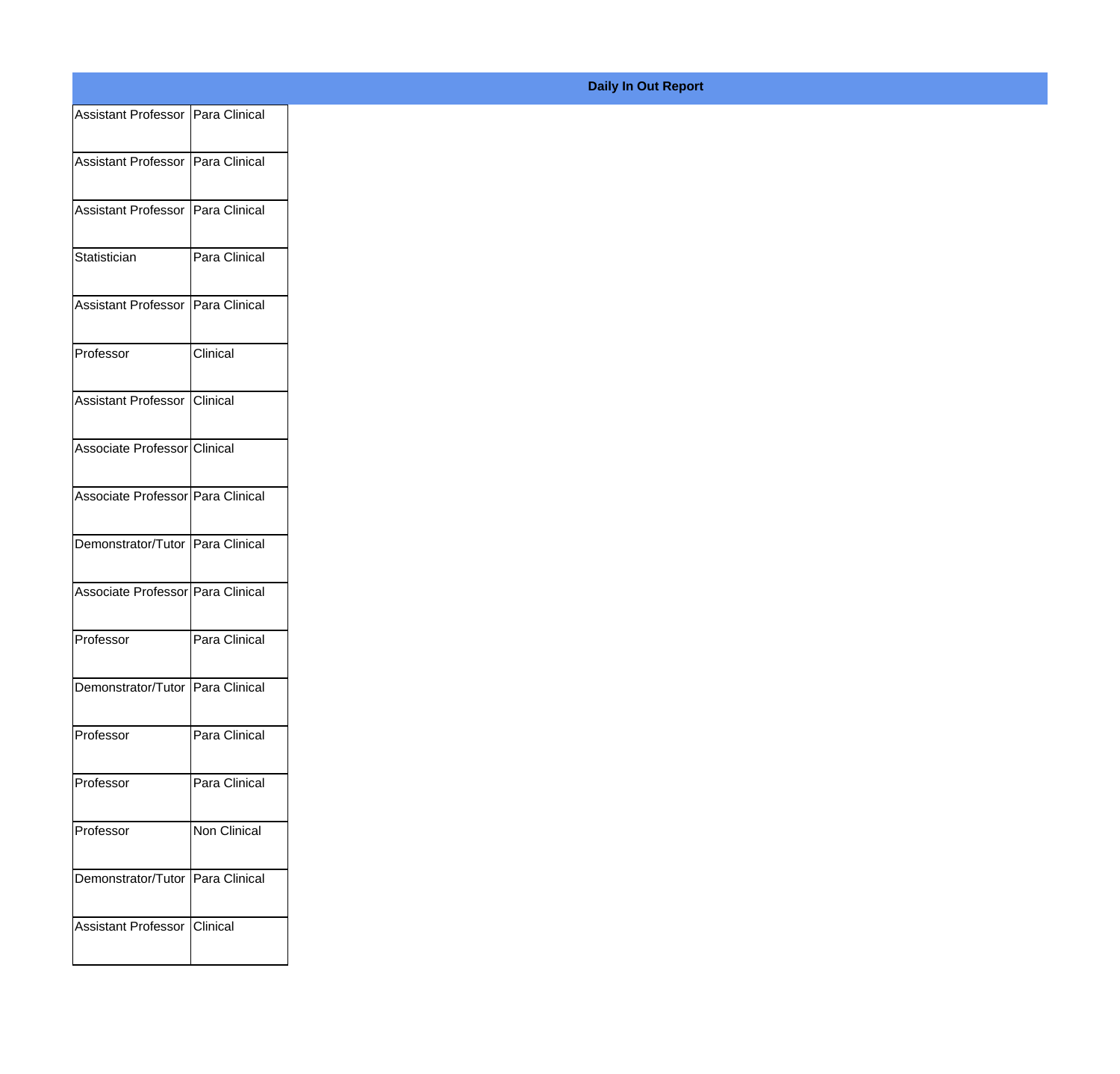|                                           |                                              |             |          | <b>Daily In Out Report</b> |       |   |                             |
|-------------------------------------------|----------------------------------------------|-------------|----------|----------------------------|-------|---|-----------------------------|
| Government<br>Medical College,<br>Khandwa | DR AJAY GANGJI                               | 11 Jun 2020 | 11:30:10 |                            | 00:00 | E | <b>General Surgery</b>      |
| Government<br>Medical College,<br>Khandwa | <b>IDR SITARAM</b><br><b>SOLANKI</b>         | 11 Jun 2020 | 09:16:14 | 16:28:52                   | 07:12 | P | Forensic<br>Medicine        |
| Government<br>Medical College,<br>Khandwa | <b>I</b> DR RANJEET<br><b>BADOLE</b>         | 11 Jun 2020 | 16:13:36 |                            | 00:00 | E | <b>General Medicine</b>     |
| Government<br>Medical College,<br>Khandwa | <b>DR SANGEETA</b><br><b>CHINCHOLE</b>       | 11 Jun 2020 | 10:37:57 | 16:16:13                   | 05:39 | P | Physiology                  |
| Government<br>Medical College,<br>Khandwa | DR NEERAJ KUMAR                              | 11 Jun 2020 | 08:59:36 |                            | 00:00 | E | Dentisry                    |
| Government<br>Medical College,<br>Khandwa | DR SUNIL BAJOLIYA                            | 11 Jun 2020 | 10:26:18 |                            | 00:00 | E | OTO-Rhiono-<br>Laryngology  |
| Government<br>Medical College,<br>Khandwa | IDR NISHA MANDLOI<br><b>PANWAR</b>           | 11 Jun 2020 | 09:42:35 | 15:25:49                   | 05:43 | P | Obstetrics &<br>Gynaecology |
| Government<br>Medical College,<br>Khandwa | <b>DR SATISH</b><br><b>CHANDEL</b>           | 11 Jun 2020 | 10:12:52 |                            | 00:00 | E | Pharmacology                |
| Government<br>Medical College,<br>Khandwa | <b>DR MUKTESHWARI</b><br><b>GUPTA</b>        | 11 Jun 2020 | 09:35:02 | 18:15:33                   | 08:40 | P | Pharmacology                |
| Government<br>Medical College,<br>Khandwa | DR YASHPAL RAY                               | 11 Jun 2020 | 10:08:09 |                            | 00:00 | E | Anatomy                     |
| Government<br>Medical College,<br>Khandwa | <b>DR SHAILENDRA</b><br><b>SINGH CHOUHAN</b> | 11 Jun 2020 | 08:49:19 |                            | 00:00 | E | Orthopaedics                |
| Government<br>Medical College,<br>Khandwa | <b>MOHIT GARG</b>                            | 11 Jun 2020 | 12:46:17 |                            | 00:00 | E | <b>General Medicine</b>     |